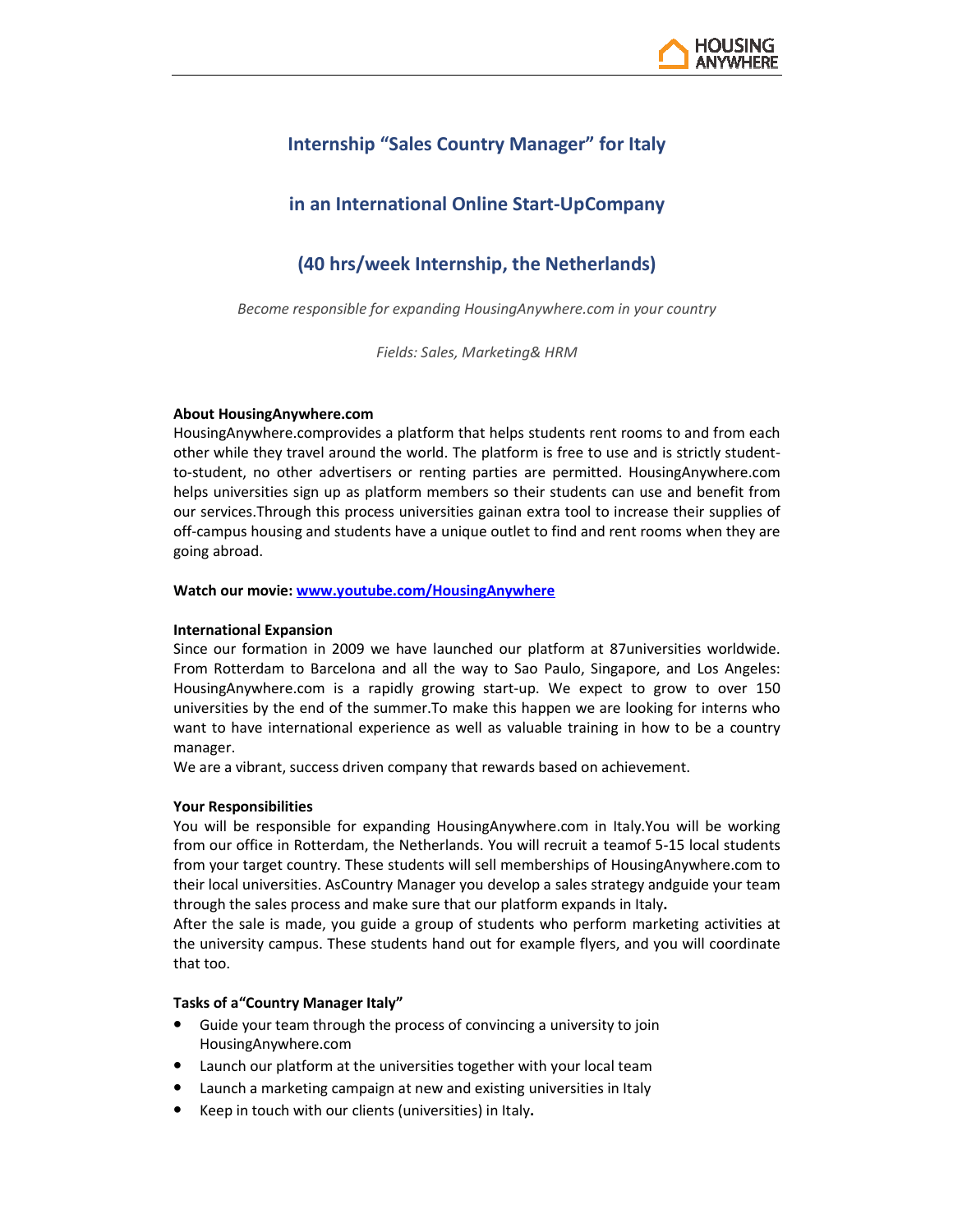

### **Cool Things**

- This is not your average internship: You are directly responsible for everything that will happen in your country, which is cool if things go right (and which is not cool when your country underperforms..).
- You will develop your sales, negotiation, leadership, and business communication skills
- You will instruct an online teamof 5-15people; Leading online teams is a skill that is very good to have, since a lot of international companies are moving from country teams to online teams as well.
- Our team consists of 16 people, with 14 nationalities, of which the oldest person is 26 years old; also having this experience of working in an international work environment will be a good element to have on your CV.
- You will be working in the Netherlands, in Rotterdam, in the picturesque student neighborhood Kralingen. Rotterdam is thesecond biggest city in the Netherlandsand is one hour by train from the capital Amsterdam

### **Characteristics we are looking for in our Country Managers:**

- **Knowledge about the country:** you should have either worked or studied in Italy
- **Language**:you should be able to speak Italian on an above-average level.
- **Independent:** The ability to work independently (you report directly to the Founder of the company and the Management Coordinator) and to demonstrate leadership.
- **Structured:** The ability to work in a structured manner: the only way to make sure that HousingAnywhere.com will not become a victim of its own growth, is to be very organized. You will need to work according to specific checklists of our framework and developthechecklistsyourself if they do not yet exist.
- **Persistent:** You will be guiding a Sales Team. A central characteristic of good sales people is that they are very persistent: they should be able to get many rejections and still continue their job. You should therefore be as persistent as they should be: motivating them to keep on going and keep on selling this product over and over again.
- **Productive and motivated worker:** We need someone who is a hard worker and is really passionate about HousingAnywhere.com. You will work 40 hours a week, but shouldHousingAnywhere.com grow much more rapidly than expected, we are looking for people who are willing to go the extra mile. It has happened that our interns had to workon a Sunday. Although this is not common, you should be prepared for it!
- **Energetic, optimistic and imaginative power:** you need to motivate a team of students, also in bad times.
- **Willing to do simple tasks**: your title will be "Country Manager" and you have quite some responsibility.However, on the other hand there is nobody 'below' you in our office. This means you also need to complete simple tasks, for example, preparing excel sheets, replacing a logo on our website, emptying the dishwasher etc. It won't be your main job, but these things will be part of the job.

### **Time period**

- 40 hours a week
- Starting5 January 2015(start date is flexible)
- Ending date 15August 2015 (7.5 months)
- You will work fromour office in Rotterdam, the Netherlands

### **Payment**

650Eurospermonth + a bonus based on your team results.